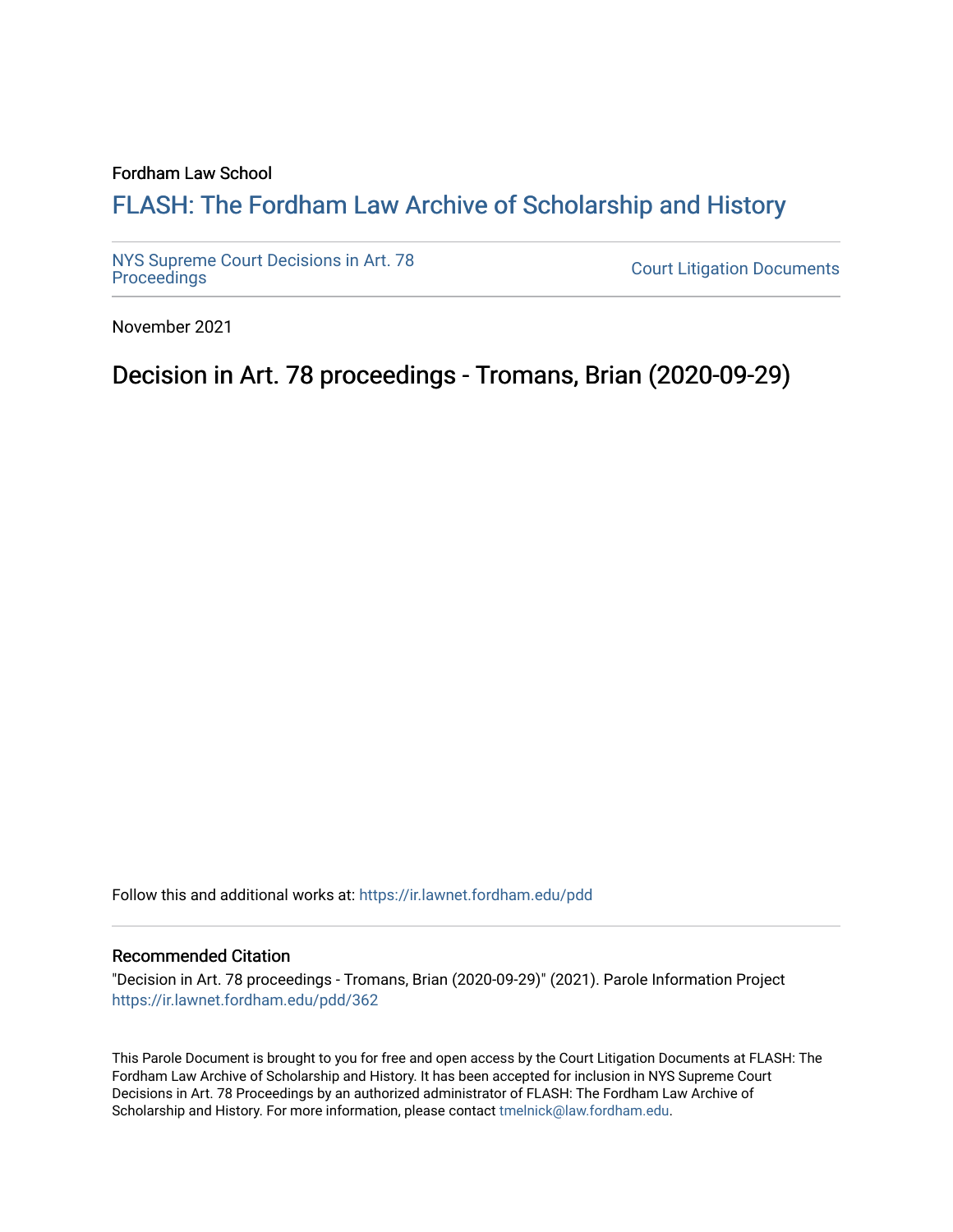At a Special Term of the Supreme Court, held on September 25, 2020, in and for the County of Albany, at the Albany County Court House, Albany, New York.

PRESENT:

HONORAHHON. PATRICK J. McGRATH, JSC

Presiding

In the Matter of the Application of

BRIAN TROMANS,

Petitioner,

JUDGMENT/ORDER

Index No. 905675-20

For a Judgment Pursuant to Article 78 of the Civil Practice Law and Rules

-against-

after due deliberation, it is hereby

TINg, STANFORD, CHAIRWOMAN, NEW YORK STATE DIVISION OF PAROLE,

Respondent.

Upon reading the Petition and supporting papers, and upon reading the September 15, 2020

letter from the Attorney General's Office, wherein Respondent concedes that the Board of Parole's anuary, 2020 decision denying Petitioner release to parole supervision should be vacated, and

92 ORDERED that the Januavj, 2020 parole release decision is vacated, and the matter is remanded back to the Board of Parole to conduct a de novo parole release interview within 60 days of notice of entry of the Court's order, and it is further